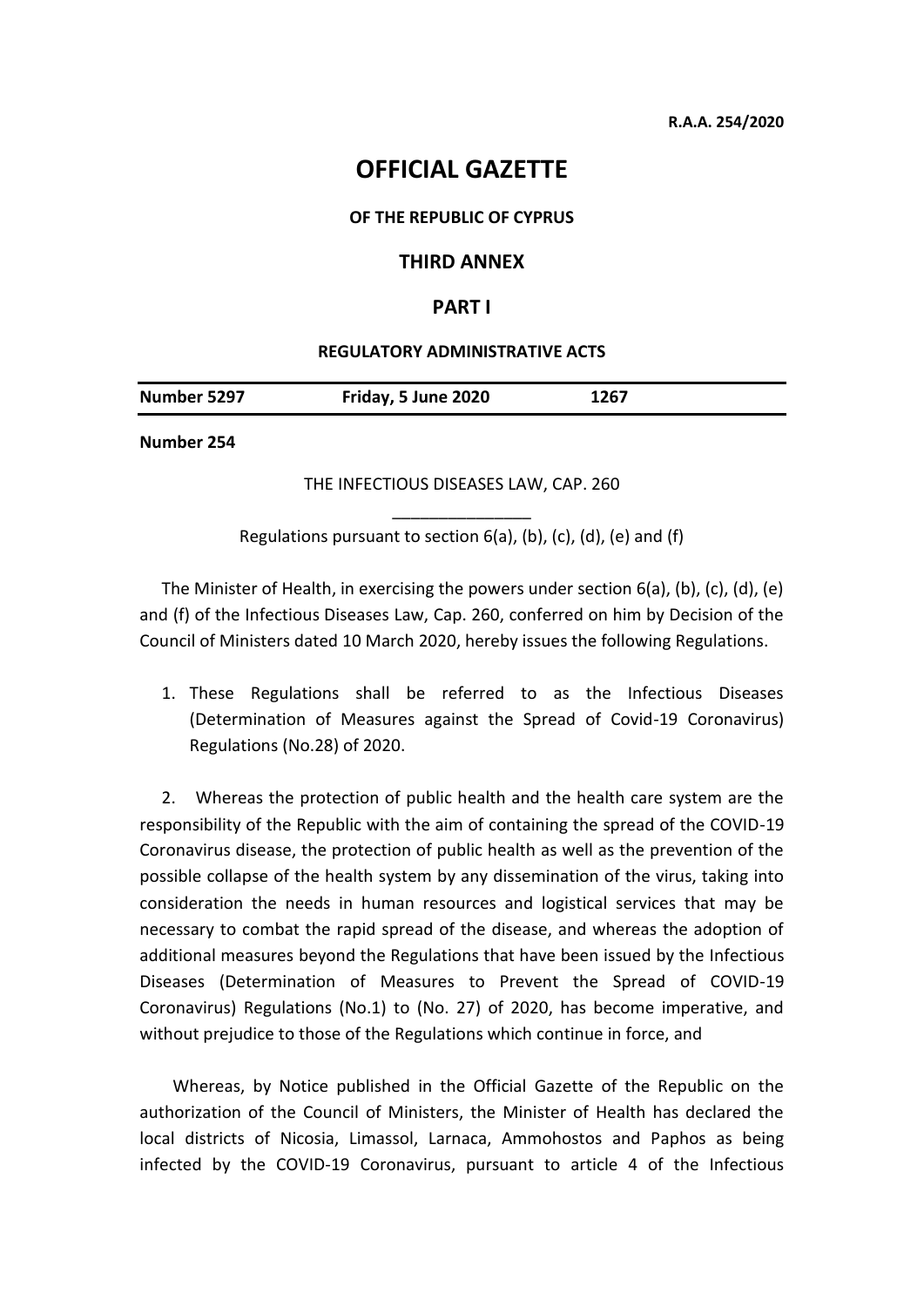Diseases Law, Cap. 260, the following Regulations are issued, which enter into force as of the 9th of June 2020 at 06:00hrs:

- 2.1 The operation is suspended of the following enterprises:
- (a) Nightspots, discos, entertainment venues and music and dance venues
- (b) Cinemas, theatres and indoor performance areas, and
- (c) children's indoor playgrounds

Provided that all the enterprises whose operation is suspended, maintain the capability to carry out work of administrative nature or other work behind closed doors that do not involve serving the public, provided that the rules of hygiene are observed.

2.2 The operation is allowed of public and private preschool premises, kindergartens, nurseries, children's clubs, all-day and summer schools, as well as schools of special education and training (special schools), subject to the guidelines of the Ministries of Health, Education, Culture, Sports and Youth, and Labour, Welfare and Social Insurance.

2.3 The conduct of sports championships is allowed without spectators and without the use of changing rooms, subject to the guidelines of the Ministry of Health and the Cyprus Sports Organization.

2.4 The operation of the following enterprises is allowed, subject to the guidelines of the Ministry of Health:

- (a) Malls, multi-stores and retail enterprises, as well as catering services (indoor and outdoor areas), within these outlets.
- (b) Cinemas, theatres and outdoor performance venues.
- (c) Children's outdoor playgrounds, and
- (d) Sports clubs, cultural clubs, associations and societies.

2.5 Regulations 2.3(a), 2.5, 2.6, 2.7, 2.9(b),(c),(d),(e),(f),(g),(h),(i), 2.11, 2.14 and 2.15 of the Infectious Diseases (Determination of Measures against the Spread of the COVID-19 Coronavirus) Regulations (No. 24) of 2020, are hereby deleted and abolished.

2.6 Indoor and outdoor catering services are allowed, including amongst other, the following enterprises, under the terms specified below and subject to the guidelines of the Ministry of Health.

- (a) Restaurants,
- (b) Hotels and tourist accommodation,
- (c) Taverns,
- (d) Cafeterias,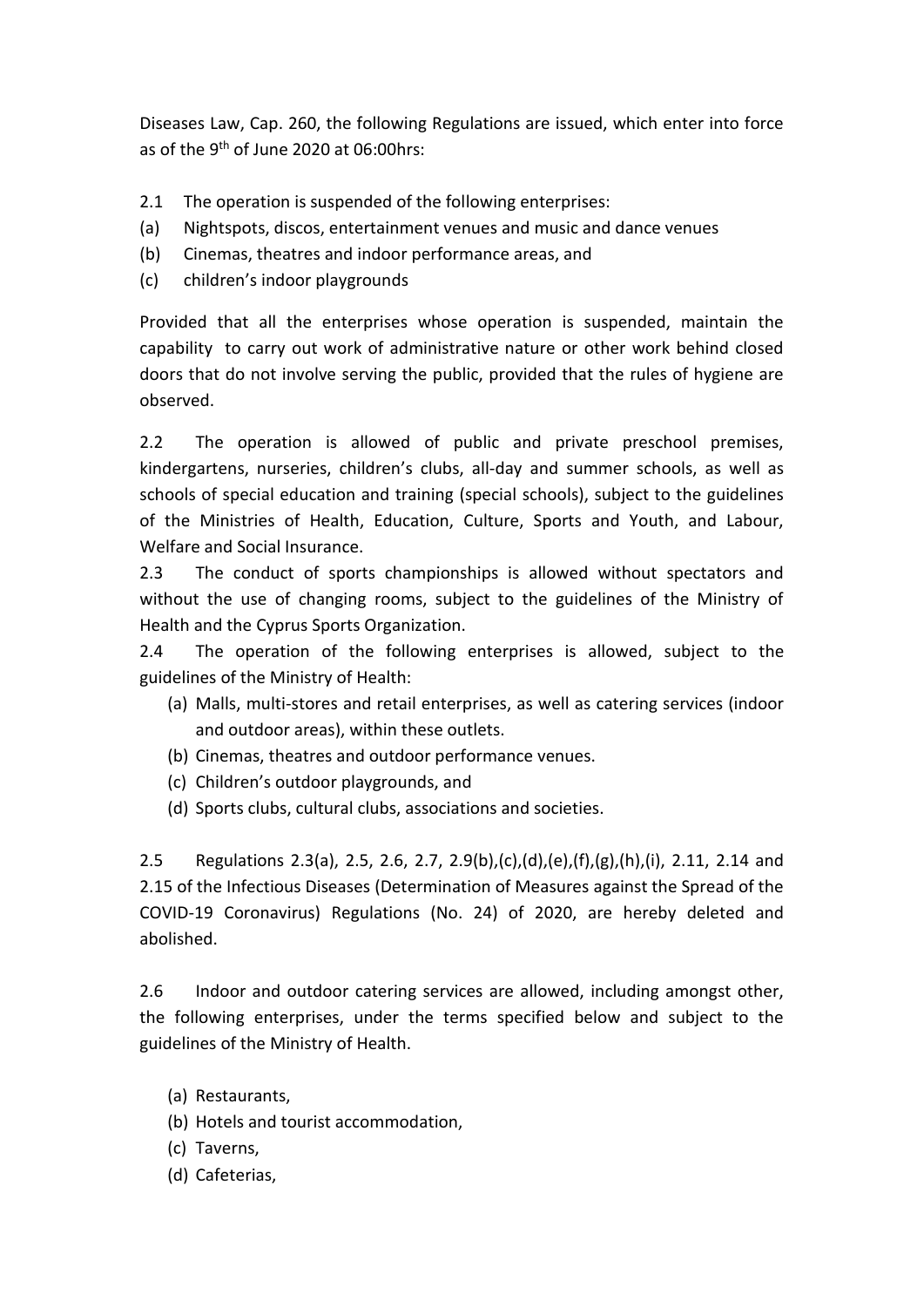- (e) Pizzerias,
- (f) Pubs, snack-bars and bars,
- (g) Coffee-shops and
- (h) Canteens, or/and refectories of schools, sports clubs, cultural clubs, associations, societies, etc.

The services of the above enterprises to the public are to be provided under the following conditions:

- (i) The service of the public is exclusively provided through the use of tables and chairs, subject to the guidelines of the Ministry of Health.
- (ii) Wherever there are bars in the said enterprises, they will not accept to serve the public, their function being limited exclusively to the preparation of food or drinks by the employees; the direct service of the public at the bar is prohibited; and
- (iii) the operation of children's playgrounds in indoor areas of catering enterprises is prohibited.

It is understood that the said enterprise may provide home delivery and take away services .

2.7 The operation of the following enterprises shall be allowed as of  $13<sup>th</sup>$  June 2020 at 06:00hrs, subject to the guidelines of the Ministry of Health or/and of the Cyprus Sports Association, depending on the case:

- (a) Indoor and outdoor sports venues, including outdoor and indoor athletic installations, gyms, dancing schools and other schools, as well as other sports (e.g. martial arts, etc.) without the use of changing rooms,
- (b) Theme parks (e.g. Amusement Parks), water sports, and
- (c) Casinos.
- 2.8 The use of protective face mask by the employees is made compulsory:
	- (a) In indoor areas of private enterprises which provide service to the public,
	- (b) In the offices of the Public and wider Public Sector, as well as in the offices of the Local Self-Government Authorities that serve the public,
	- (c) At retail trade enterprises,
	- (d) In the means of public transport,
	- (e) At construction sites,
	- (f) At barber shops, hairdressing salons, beauty centres and tattooing studios,
	- (g) At catering enterprises,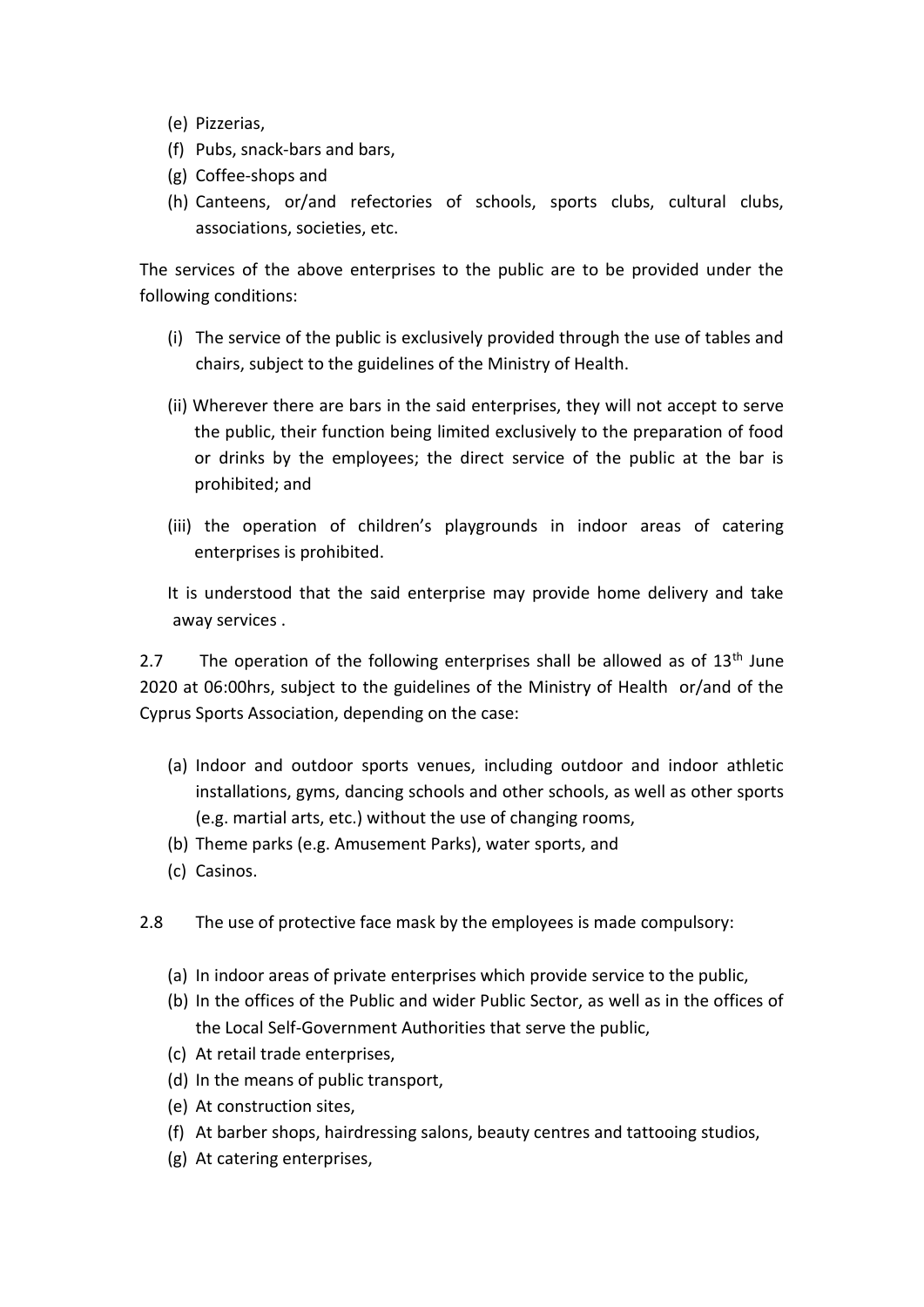- (h) At children's playgrounds,
- (i) In gambling enterprises and casinos,
- (j) In libraries, museums, archaeological and historical sites,
- (k) In cinemas, theatres, outdoor performance venues, and
- (l) In any other enterprise/organization, based on the guidelines of the Ministry of Health.

The following conditions apply in respect of this Regulation:

- (i)Employers are obliged to provide protective face masks and gloves for their employees, where this is applicable in accordance with the guidelines of the Minister of Health.
- (ii) the movement of employees and suppliers within the enterprises referred to is prohibited without the use of protective face masks and gloves, where this is applicable in accordance with the guidelines of the Minister of Health;
- (iii) the employees and employers are obliged to observe the safety and health measures, in accordance with the Guidelines issued by the Ministries of Health and Labour, Welfare and Social Insurance.

2.9 The use is made compulsory of protective face masks by the employees and passengers on all regular passenger buses with a fare for each passenger, as well as on all the means of public and/or private transport, such as shuttle services from and to the airports, tourist buses and/or other buses such as mini buses.

2.10 Mass and other events, congregations, demonstrations, parades, concerts are prohibited in public and private places, as are also open-air fairs and festivals.

2.11 Regulation 2.13 of the Infectious Diseases (Determination of Measures against the Spread of the COVID-19 Coronavirus) Regulation (No.20) of 2020 is hereby deleted and abolished.

2.12 Visits are allowed to all state and private hospitals, Homes for the Elderly and Disabled and in Structures for 24hour Care for Persons with Disability, only by appointment and following an approval by the Director of the hospital/Home/Structure.

2.13 The entry into the Republic is allowed as of  $9<sup>th</sup>$  June 2020 at 00:01hrs until midnight of 19th June 2020, of persons irrespective of nationality from countries in categories A and B, in accordance with the categorisation of countries, based on risk assessment, as these are announced by the Minister of Health, under the following conditions.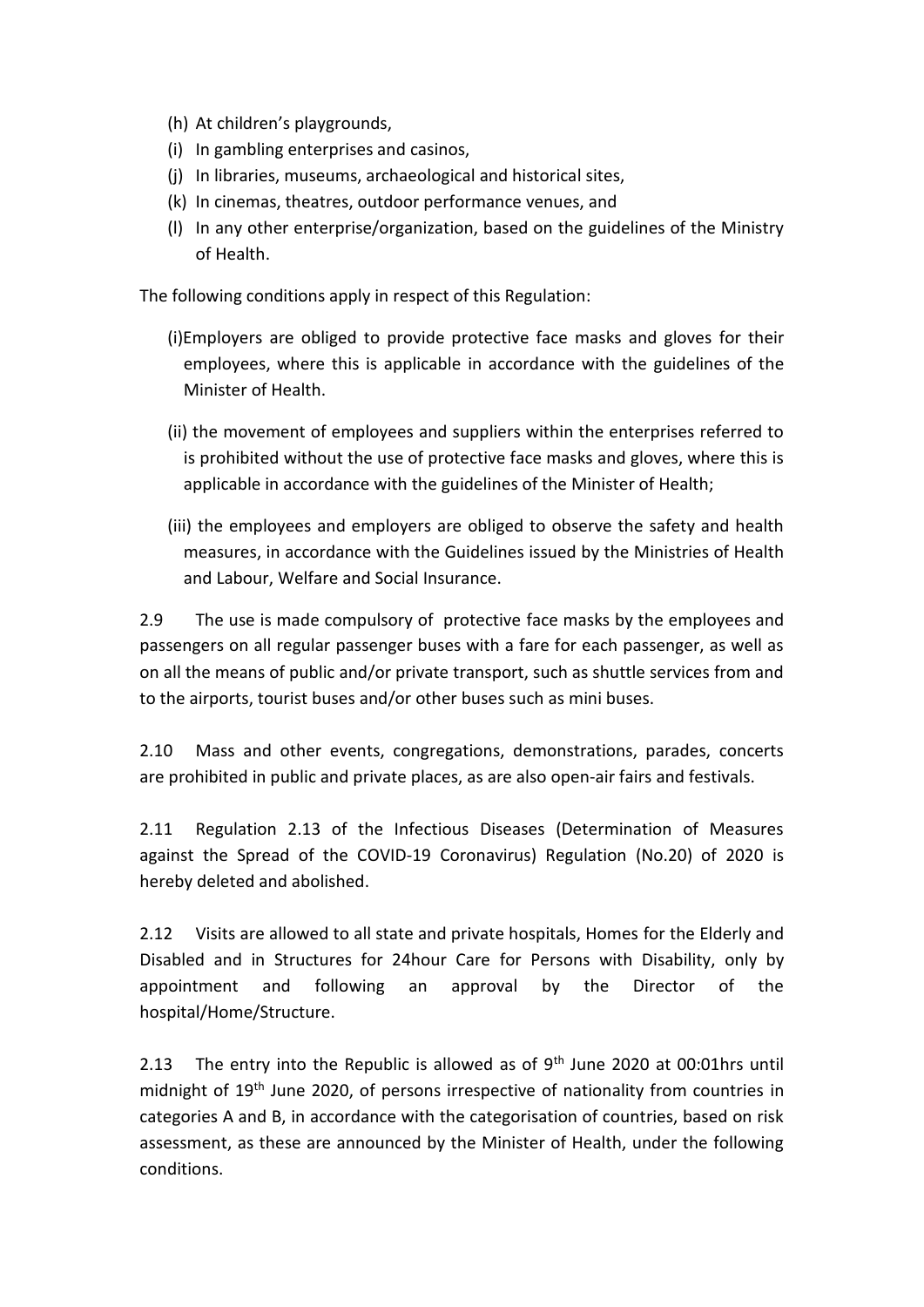(a) The passenger undergoes a molecular examination for the COVID-19 disease by a certified laboratory with negative indication, valid 72 hours prior to their departure.

(b) Persons falling into the following categories may carry out a molecular test upon their arrival in the Republic, the cost of which is borne by themselves and they shall remain in compulsory self-isolation until the issue of the result:

- (i)Cypriot citizens permanently resident in the Republic, their alien spouses and under-age children,
- (ii) all those who reside permanently in the Republic,

(c) Persons who arrive in the Republic and are diagnosed positive to the COVID-19 disease, shall remain in a state of compulsory isolation (quarantine), subject to the medical protocol of the Ministry of Health.

2.14 The following categories of people from countries not falling into categories A and B, in accordance with country categorisation, shall be allowed to be transfered to the Republic as of  $9<sup>th</sup>$  June 2020 at 00:01hrs, until midnight 19<sup>th</sup> June 2020, based on risk assessment, as announced by the Ministry of Health, with flights for which a special permit is granted by the Minister of Transport, Communications and Works, in accordance with the Civil Aviation (Determination of Measures against the Spread of the COVID-19 Coronavirus) Regulations of 2020 until (No.6) of 2020, as amended or replaced for the time being:

- (a) Cypriot citizens permanently residing in the Republic, their alien spouses and under-age children,
- (b) All the persons residing lawfully in the Republic,
- (c) Persons who are entitled to enter the Republic in accordance with the Vienna Convention.
- (d) Persons, regardless of nationality, whose presence in the Republic on account of their professional or scientific capacity, is approved by the competent medical body in order to strengthen the effort for combating the Coronavirus pandemic.
- (e) Patients regardless of nationality who have received treatment at an approved private or public hospital/medical centre in the Republic, which is advisable they should continue, and
- (f) First degree relations of persons residing lawfully in the Republic and/or are financially active in the Republic (spouse, children, parents) for reasons of family reunion.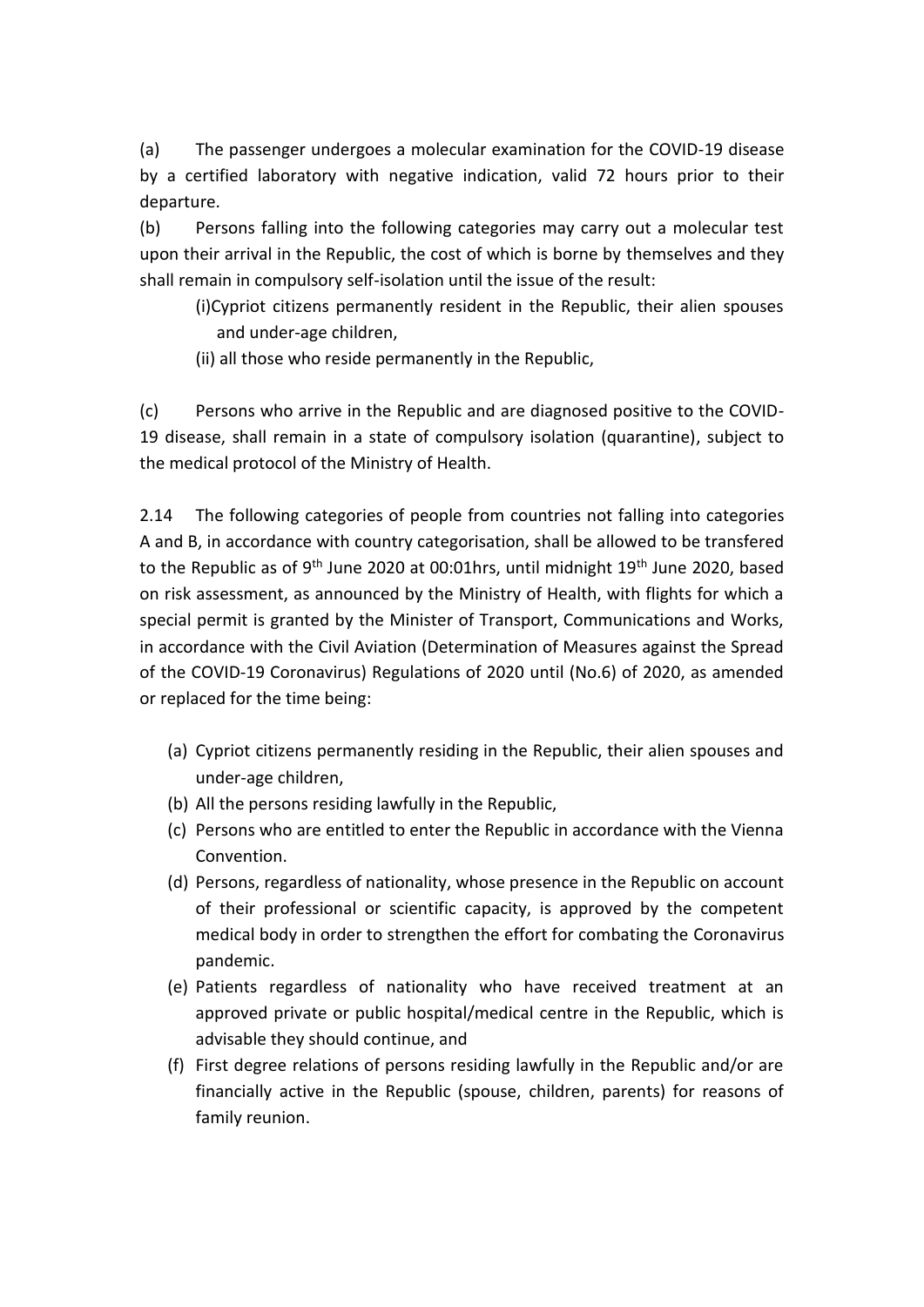The transportation of persons who come under categories (a) to (f) is subject to the following conditions:

- (i)The passenger either undergoes molecular testing for the COVID-19 disease, with a negative indication, valid 72 hours prior to his departure, or takes the molecular test upon his arrival in the Republic and stays in an area designated to him until the issue of the result. Thereafter, he remains in a state of self-isolation for 14 days.
- (ii)All persons arriving in the Republic who are diagnosed positive to the COVID-19 disease, remain in a state of compulsory isolation (quarantine), subject to the medical protocol of the Ministry of Health, and
- (iii)the cost of the air ticket, if any, shall be borne by every passenger, except for those who have been sent abroad by the Republic for medical reasons, as well as for persons who come under category (d).

2.15 The transportation and/or departure from the Republic shall be allowed as of 9<sup>th</sup> June 2020 at 00:01 hrs until midnight 19<sup>th</sup> June of persons who are members of crews of commercial aircraft or members of crews on rigging platforms carrying out exploratory drilling within the Exclusive Economic Zones of States, with which the Republic has established diplomatic relations, or members of laid up cruise ships or members of pleasure boats, which are either docked in ports of the Republic, or are arriving by commercial flights or flights, which are allowed by exception, following a special permit by the Minister of Transport, Communications and Works, in accordance with the Civil Aviation (Determination of Measures against the Spread of the COVID-19 Coronavirus) Regulations of 2020 until (No.6) of 2020, as amended or replaced for the time being under the following terms:

- (i)The said persons shall be placed in a state of self-isolation 14 days prior to their arrival,
- (ii)they shall undergo molecular examination for the COVID-19 disease, before their arrival, which should be negative or if this is not possible on their arrival and if the examination is positive, they shall remain in a state of compulsory isolation (quarantine) subject to the medical protocol of the Ministry of Health.
- (iii)the company for which they work or/and the agent who has undertaken the change of crew, shall undertake to transfer the crew directly from the ship to the airport, while the transfer of the crews arriving by air from airport to the port of departure, under strict security measures. If there is no coordination between the arrival of the ship and the arrival of the flight, or if the results of the molecular examination are pending, the company or/and the agent shall proceed to the necessary arrangements with the Authorities for the crew to stay in designated premises, in a state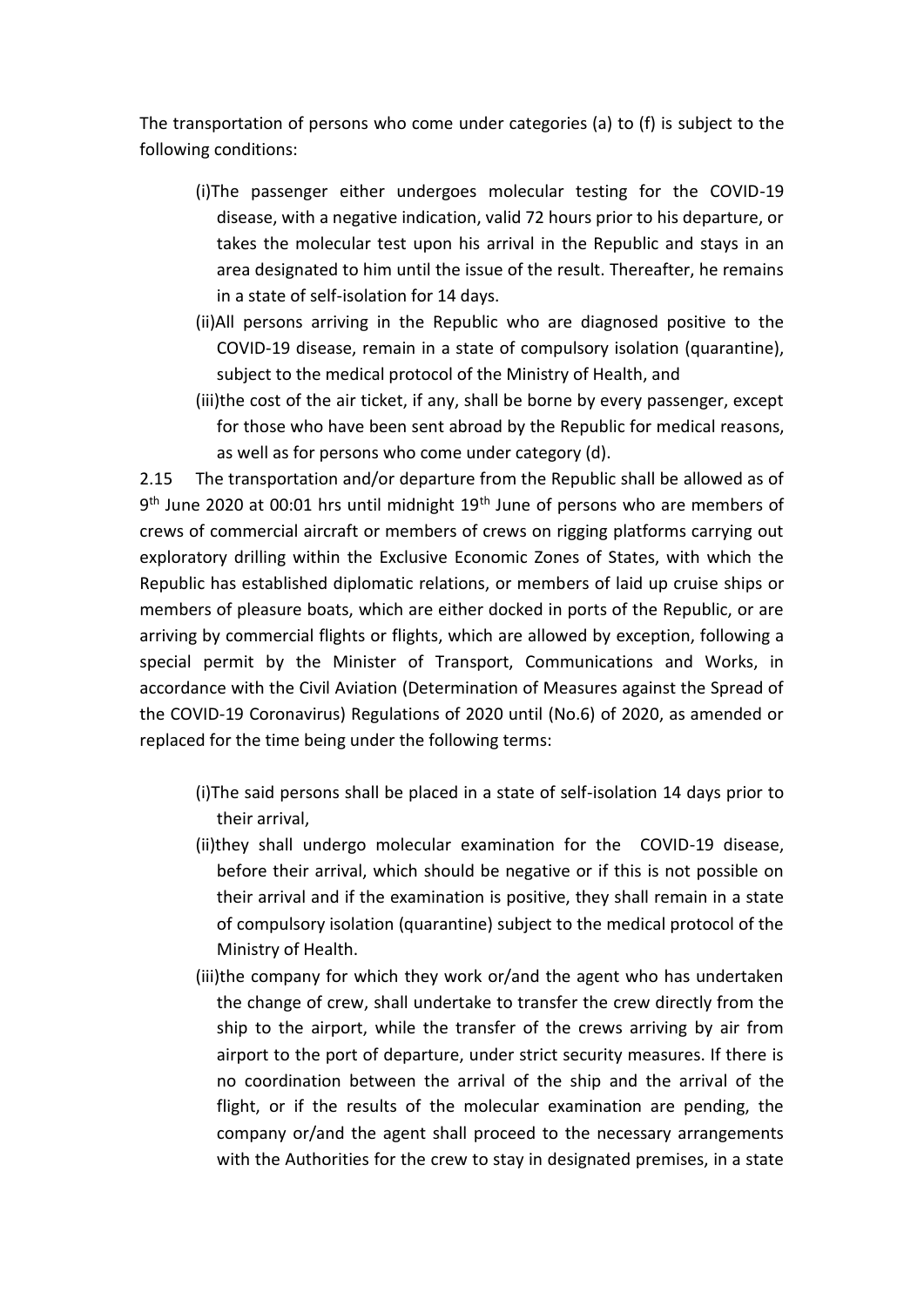of isolation, until the arrival of the flight or the ship. Where possible, the disembarking crew shall remain on the ship until the date of the flight. Provided that, for persons who are already working as crew members on vessels anchored in Cypriot ports, which are due to depart from the Republic, only sub-paragraph (iii) shall apply.

2.16 The transfer and stay shall be allowed in the Republic as of  $9<sup>th</sup>$  June 2020 at 00:01hrs until midnight 19<sup>th</sup> June 2020, of sailors and members of ship crews, who arrive on board vessels anchored in the ports of the Republic, under the following terms:

- (a) For vessels arriving in the Republic from countries of Categories A and B, and provided that in the previous 14 days they have not called at a port of any country not belonging to the above categories, the sailors and crew members shall furnish a negative certificate of molecular examination for the COVID-19 disease, valid 72 hours prior to the departure of the vessel or such persons shall undergo molecular testing at the place of anchorage and they shall remain on board the vessel until the result is issued.
- (b) For vessels arriving at the Republic from countries not belonging to Categories A and B, the sailors and crew members thereof must:
	- (i)have completed 14 days in self-isolation and filled out a particular form issued by the Ministry of Transport, Communication and Works, as part of the protocol for change of crews.
	- (ii)submit to a molecular examination for the COVID-19 disease upon disembarkation.
	- (iii)these persons shall remain on the boat or in places of compulsory isolation (quarantine) until the result of the examination is issued.
- (c) If the persons referred to in sections (a) and (b) above are positively diagnosed for the COVID-19 disease, they shall remain in a state of compulsory isolation (quarantine) subject to the medical protocol of the Ministry of Health.
- (d) The procedures provided in Regulation 2.15(iii) are followed proportionally for the conduct of the molecular examinations, the transfer procedure and the isolation, until the issuing of the results for the examination of said persons.

2.17 The arrival shall be allowed in the Republic as of  $9<sup>th</sup>$  June 2020 at 00:01hrs until midnight 19<sup>th</sup> June 2020 of persons from countries which do not fall under categories A and B, regardless of nationality, for the purpose of implementing public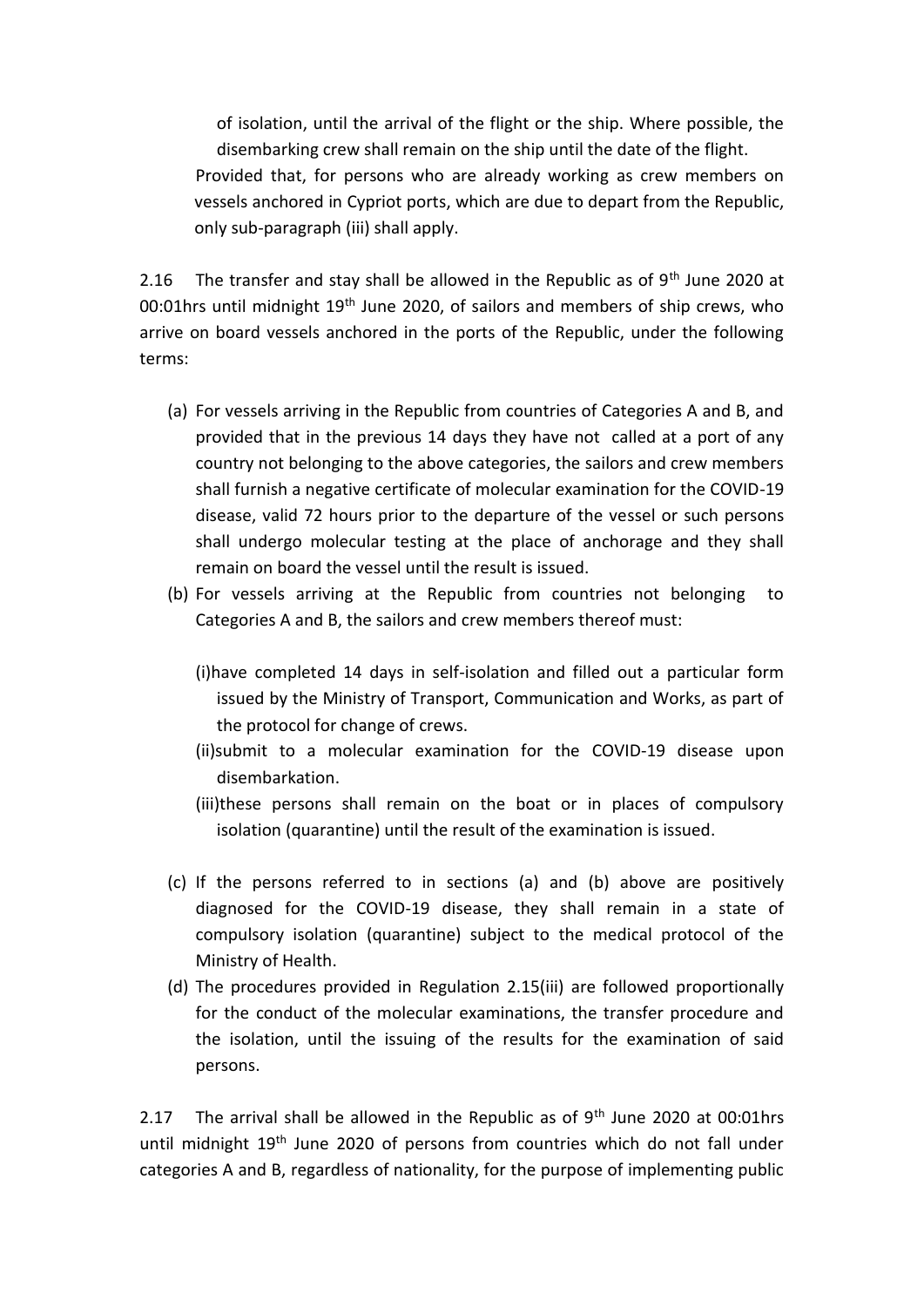projects or for other professional obligations, on approval by the competent Minister/Undersecretary to the President for the time being, to whom the relevant request is put and who is obliged to verify the necessity of arrival in the Republic of such persons and inform accordingly the Minister of Transport, Communications and Works, under the following conditions:

- (a) If the stay in the Republic does not exceed 4 days:
	- (i)The said persons are given a molecular test for the COVID-19 disease, unless they produce a negative certificate of molecular examination for the said disease, valid 72 hours prior to their departure.
	- (ii)if the molecular examination takes place on their arrival, such persons shall remain in places of compulsory isolation until the examination result is issued.
	- (iii)if the persons are positively diagnosed for the COVID-19 disease, they shall remain in a state of compulsory isolation subject the medical protocol of the Ministry of Health.
	- (iv)the said persons take preventive and self-protecting measures in the place where they are staying.
- (b) If the period of stay in the Republic exceeds 4 days:
	- (i)the said persons undergo a molecular examination for the COVID-19 disease, unless they present a negative certificate of a molecular examination for the said disease, valid 72 hours prior to departure.
	- (ii)if the molecular examination takes place on their arrival, these persons shall remain in places of compulsory isolation until the result of the examination is issued.
	- (iii) if the persons are positively diagnosed for the COVID-19 disease, they shall remain in a state of compulsory isolation subject the medical protocol of the Ministry of Health.
	- (iv)these persons shall remain in a state of self isolation for 14 days.

2.18 Coastal passenger boats, amateur fishing boats carrying divers, private use boats and sea sport enterprises, shall be allowed to resume their activities, provided that the safety and health guidelines issued by the Shipping Deputy Ministry are observed.

2.19 With the exclusion of Regulations 2.15 and 2.16 of these Regulations concerning the sailors and crew members, the following apply for persons lawfully entering the Republic from legal points of entry by sea: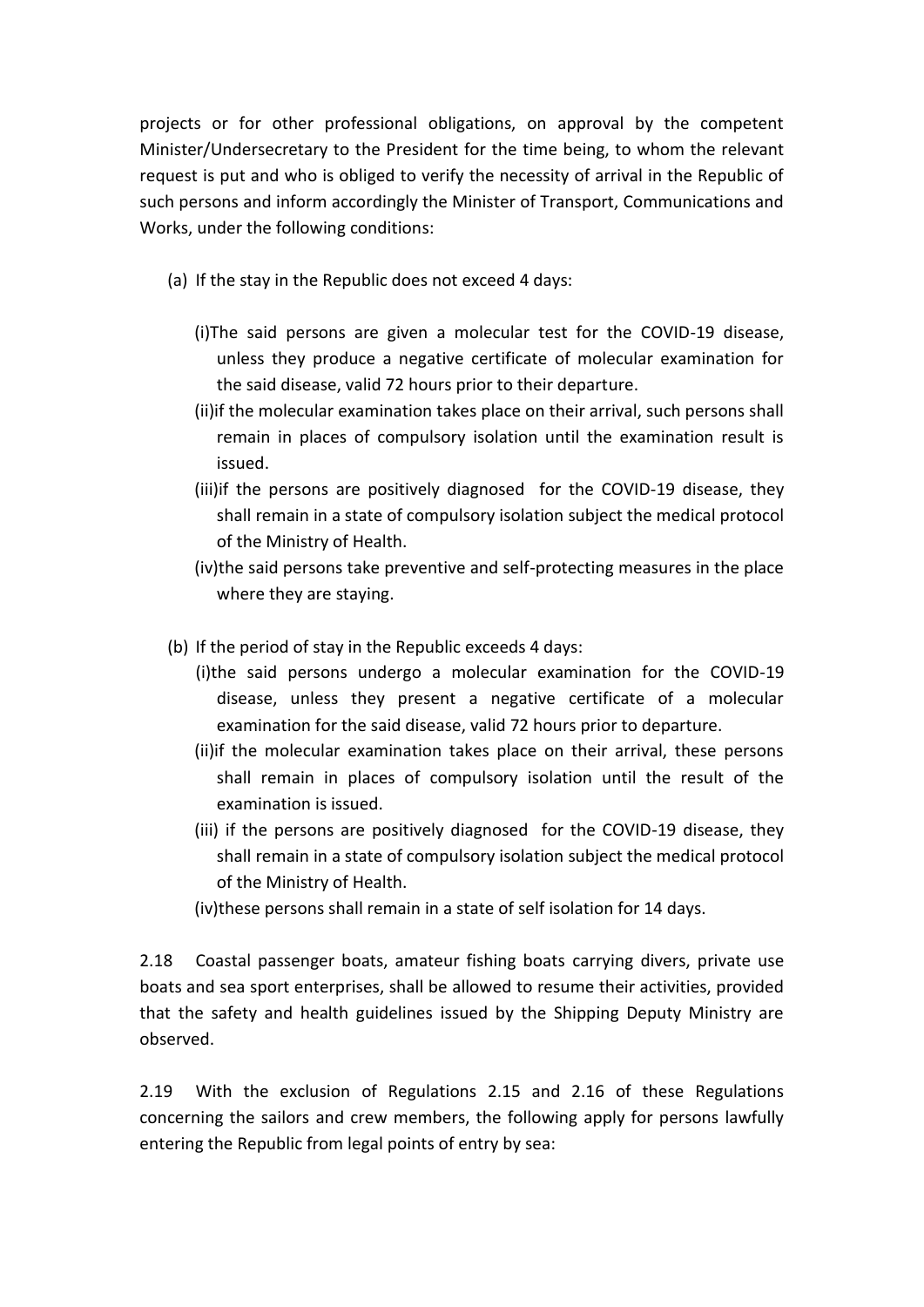- (i)For pleasure boats arriving in the Republic from countries of Categories A and B, the passengers shall present a negative certificate of molecular examination for the COVID-19 disease, valid 72 hours prior to the departure of the boat or the said persons are given a molecular testing at the docking berth and in such case remain on the boat until the result is issued.
- (ii)the passengers of pleasure boats which arrive from countries not falling under categories A and B and 14 days prior to their arrival they have not docked at any other port or they have docked only in the ports of countries that belong to categories A and B, shall be given a molecular test for the COVID-19 disease upon their arrival at the place of anchorage and remain on board until the result is issued.
- (iii)the persons of categories (i) and (ii) who arrive in the Republic and are positively diagnosed for the COVID-19 disease, shall remain in a state of compulsory isolation (quarantine) subject to the medical protocol of the Ministry of Health.

Provided that the administrators of the legal points of entry by sea shall ensure that the passengers will comply with all of the above.

2.20 Regulation 2.8 of the Infectious Diseases (Determination of Measures against the Spread of the DOVID-19 Coronavirus) Regulation (No.25) of 2020, is amended by addition, immediately after its sub-paragraph (iv) of the following new subparagraph (v):

"of candidates of the Military Schools of Greece, in order to prepare for the Physical Tests".

2.21 Regulation 2.8 of the Infectious Diseases (Determination of Measures against the Spread of the DOVID-19 Coronavirus) Regulation (No.25) of 2020 , is hereby deleted and abolished as of  $13<sup>th</sup>$  June 2020 at 05:59hrs.

2.22 Regulations 2.3(b) and 2.4 of the Infectious Diseases (Determination of Measures against the Spread of the DOVID-19 Coronavirus) Regulation (No.24) of 2020, are hereby deleted and abolished as of 13<sup>th</sup> June 2020 at 05:59hrs.

2.23 The presence and gatherings of persons in houses and public assembly places is allowed, provided that the people being assembled do not exceed 10 persons per house/group, including under-age children.

3. This Regulation shall enter into force immediately upon its publication in the Official Gazette of the Republic.